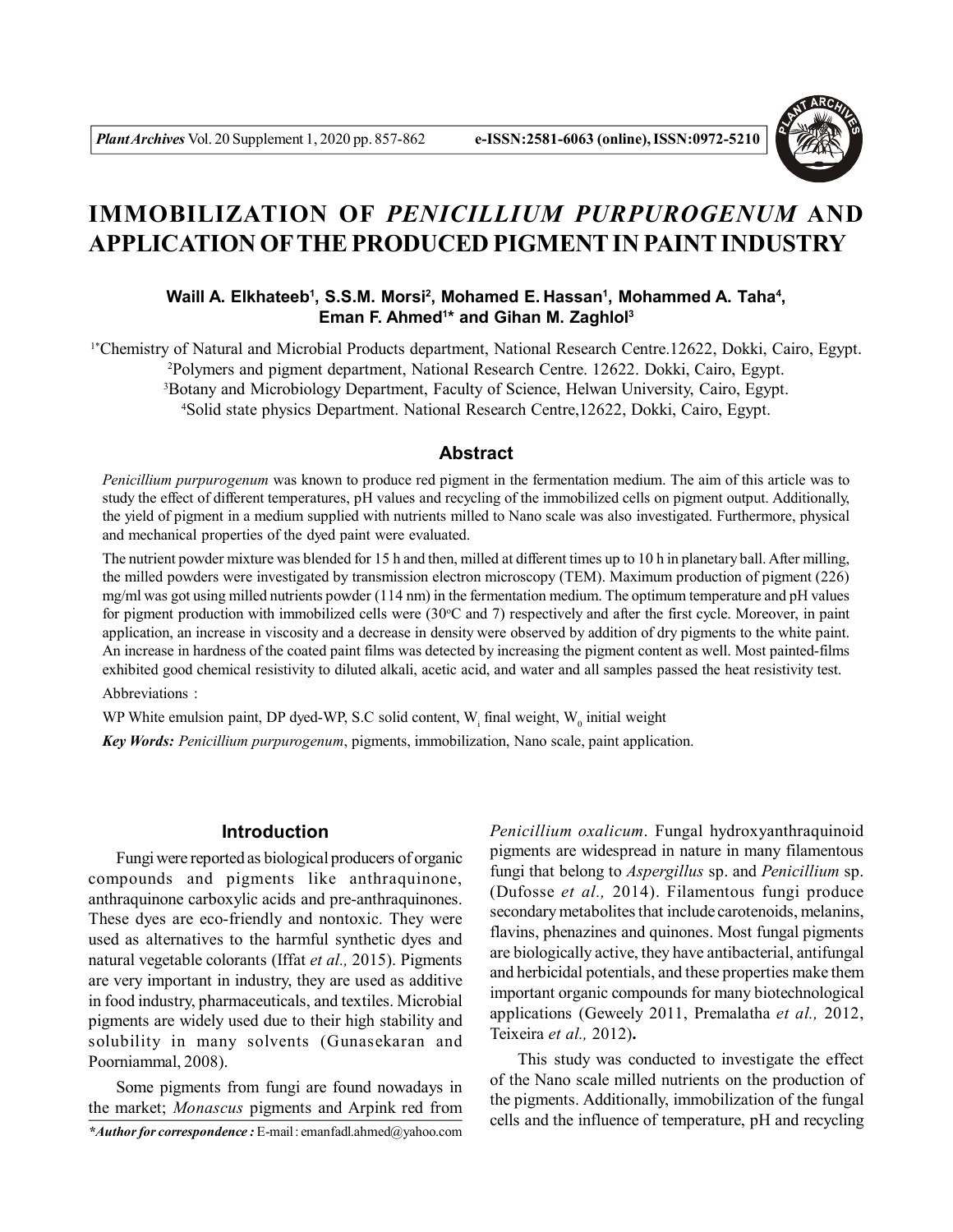on the productivity were evaluated. Application of the produced powder of pigment in paints was an important target in this article.

# **Material and Methods**

#### **Organism**

*Penicillium purpurogenum* 2603 was brought from Assiut University Mycology Centre (AUMC). The spores were cultured on a rich Czapeck Yeast Agar (CYA) which containing the following nutrients (g/l): glucose 30, yeast extract 2, peptone 10,  $\text{NaNO}_3$  3, KCl 0.5,  $\text{MgSO}_4$  0.5 and agar 25 (Ahmed *et al.*, 2018). The Cultures were then incubated at 28°C for 8 days. After incubation a spore suspension  $(3\times1010)$  of the fungus was prepared and transferred to inoculate Czapeck Yeast fermentation medium.

### **Effect of Nano scale particles of medium's nutrients on pigment production**

The powder mixture of the fermentation medium's nutrients (g): (Mannitol 30, Peptone 4, KCl 1, and MgSO<sub>4</sub> 0.5 and  $KH_2PO_4$  0.5) was mechanically blended for 15 h with ball-to-powder ratio (BPR) equals to 1:2 and the diameters of balls were 10 mm. Then, these mixtures were milled for 2, 5, 10 h in a planetary ball mill (type MTI SFM (QM-3SP2)) with rotation speed equals to 350 rpm and ball-to-powder (BPR) weight ratio was 10:1. The milling was performed using  $Al_2O_3$  vial and balls. It is worth to mention that the milling was done in a cycle of 2h and paused for 2h.

Morphology and particle size of the milled powders were examined by transmission electron microscopy (TEM), (type JEOL JEM-1230).

The powder of the nutrients was milled to different Nano scale particles (31.5, 70.4, 114.5) nm and added to the fermentation medium to be utilized by the fungus. By ending of incubation period, the concentration of the pigment in the production medium was calculated.

## **Immobilization of** *Penicillium purpurogenum* **in fermentation medium**

*P. purpurogenum* spores were cultured in a fermentation medium containing the following nutrients (g/l): Mannitol 30, Peptone 4, KCl 1,  $KH_2PO_4$  0.5 and  $MgSO<sub>4</sub>0.5$ . The medium was shaken and incubated at  $28^{\circ}$ C for 4 days. Fungal cells  $(5g)$  were centrifuged and immobilized in 50 ml of 3 % sodium alginate. The immobilized cells were subjected to the following experiments:

#### **Effect of temperature**

Immobilized cells were cultured in the fermentation

medium and incubated in shaking incubator at 200 rpm for 8 days at different temperatures from  $(20 - 45)$  °C. The concentration of the produced pigments was calculated according to the equation reported by Beer's Lambert Law: A= abc. Where A is the absorbance of the solution, a is the molar absorptivity, b is the light path length, c is the concentration, mold  $m<sup>3</sup>$ .

#### **Effect of different pH values**

The pH of the media was adjusted to cover the range from 3 to 8. The immobilized cells (15) beads were seeded in 50 ml broth media, incubated at  $28^{\circ}$ C in a shaker at 200 rpm for 8 days, the absorbance of the dissolved pigment was measured at 500 nm.

#### **Recycling of the immobilized cells**

The production medium was prepared and adjusted at the optimum pH and temperature. The immobilized cells in sodium alginate (15) beads were inoculated for 8 days in 50 ml production media and the concentration of the pigment was calculated. The beads were centrifuged and reused to inoculate new fermentation media for three cycles.

# **Application of** *P. purpurogenum* **pigment in paint industry**

The fungus was cultured in 1 L of the production medium for 8 days at  $30^{\circ}$ C. The cells were separated by centrifugation and the medium was dried. The powder of the pigment was weighed.

#### **Coloring of white emulsion paint with the dye**

White emulsion paint (WP) was kindly supplied by Scib® Paints Company and was colored by adding the powder pigment directly to the WP in different solid ratios such as 1%, 2%, 3%, 4%, 5%, 6%, 7%, and 8% to produce dyed-WP (DP), respectively. The produced DPs were symbolized by 1DP, 2DP, 3DP, 4DP, 5DP, 6DP, 7DP, and 8DP, respectively.

#### **Characterization techniques**

The solid content (S.C.) was determined according to ASTM D4209-07, 2013 by weighing an adequate amount of the sample in a petri dish and heating it in an aerated oven at 105°C till constant weight was obtained. S.C.% was calculated as the average of three experimental determinations.

$$
S.C. \quad \frac{Wi}{W0} \quad 100
$$

Where W*i* is the final weight of the sample after drying and W0 is the initial weight of the sample.

The viscosity of WP and the prepared DP was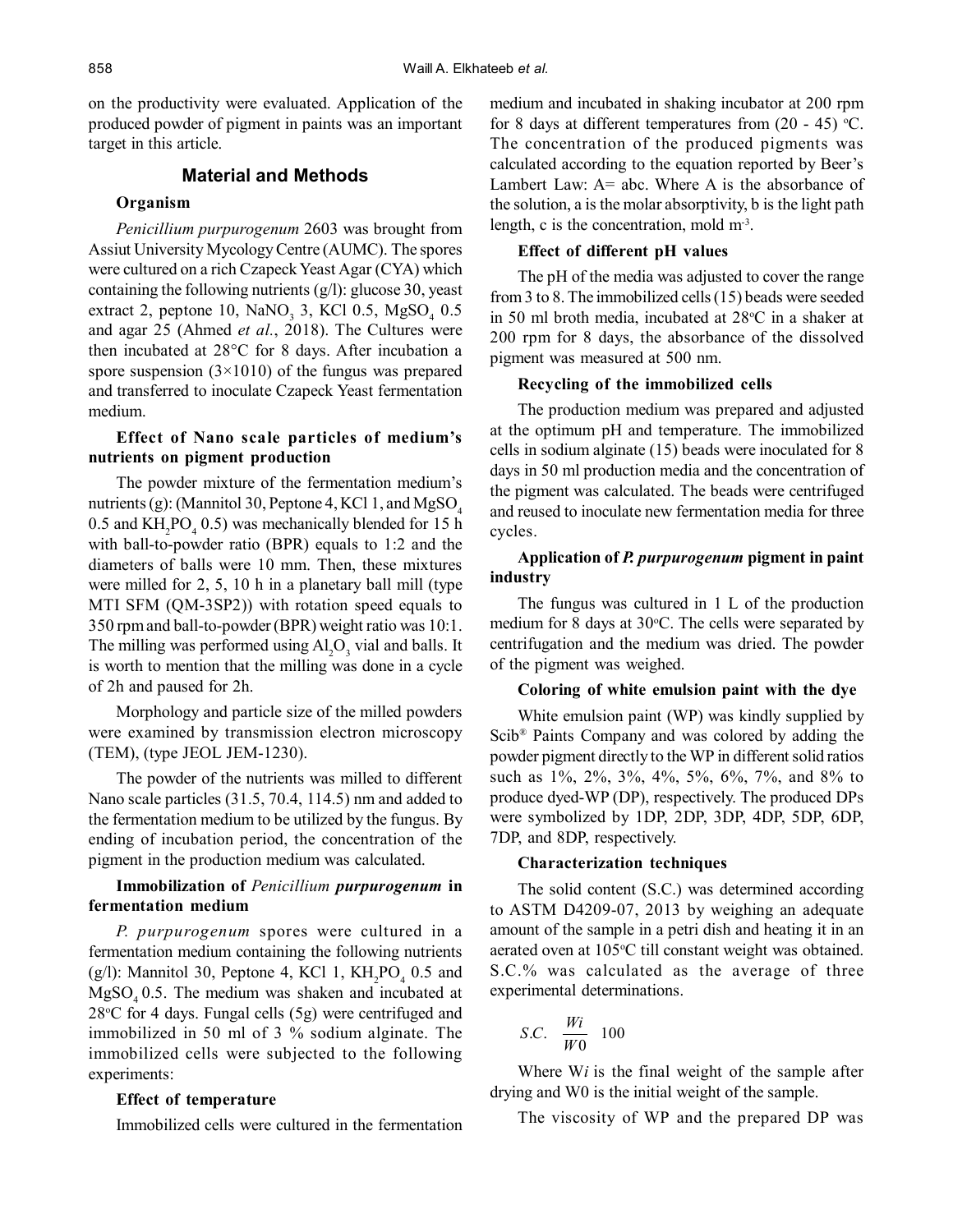measured by Sheen Krebs digital viscometer according to ASTM D2196-10, 2010. The sample was poured into a 500 ml container located on the magnetic base of the viscometer. A paddle was started to rotate with a speed of 200 rpm which was automatically stopped after reaching a steady rotation by 10s giving the viscosity reading. The viscosity was calculated as the average of three experimental determinations. The adhesion of the coated WP and the prepared DP films to a glass substrate was evaluated according to ASTM D3359-09, 2009 using a cross-cut test method. The scratch hardness of the casted WP and the prepared DP films was estimated according to ASTM D3363-05, 2011 using Sheen pencil hardness tester. The bending of the coated WP and the prepared DP films was measured according to ASTM D522-08, 2008 using a cylindrical mandrel bending tester with different diameters. UV-resistance test was measured according to ASTM D4587-91 where the coated films were exposed to a short and a long-wave UV lamps; 4 watts, 245/312 nm wavelength. Heat resistance test was estimated by exposing the coated films to a temperature degree of  $80^{\circ}$ C for 6 h in an air oven. Glass panels coated with the paints were used to assess their resistance to some chemicals according to ASTM D1647-89, 1996. The coated glass panels were immersed in 0.01 M NaOH solution, acetic acid, and water for 24 h at room temperature. The chemical resistance was estimated by measuring the loss in adhesion and gloss of the dried-films.

## **Results and Discussion**

Various synthetic pigments were known for their harmful effects on the environment. Accordingly, many searches were carried out on the production of pigments from natural sources. To the best of our knowledge, we didn't find any published data on the application of the red pigments from *Penicillium purpurogenumred* on paints industry, and on the use of Nano technology for the improvement of the production of the pigment.

## **Investigation of the prepared nutrient powders**

Generally, the repeated deformation, fracturing and welding processes, which occur during high energy milling, are responsible for considerable decrease in the particles' sizes with probable change in their morphology (Zawrah *et al.,* 2014, Taha *et al.,* 2016, Taha and Zawrah, 2017). The TEM images of milled nutrient powders for different milling times, *i.e.* 2, 5 and 10h are represented in Fig. 1. As obviously seen from this figure, the average particle size decreases with the increasing of milling times combined with appearance of particles agglomeration. The calculated average particle sizes of the milled







**Fig. 1:**TEM micrographs of milled powders different milling times (a) 2 h, (b) 5 h, and (c) 10 h.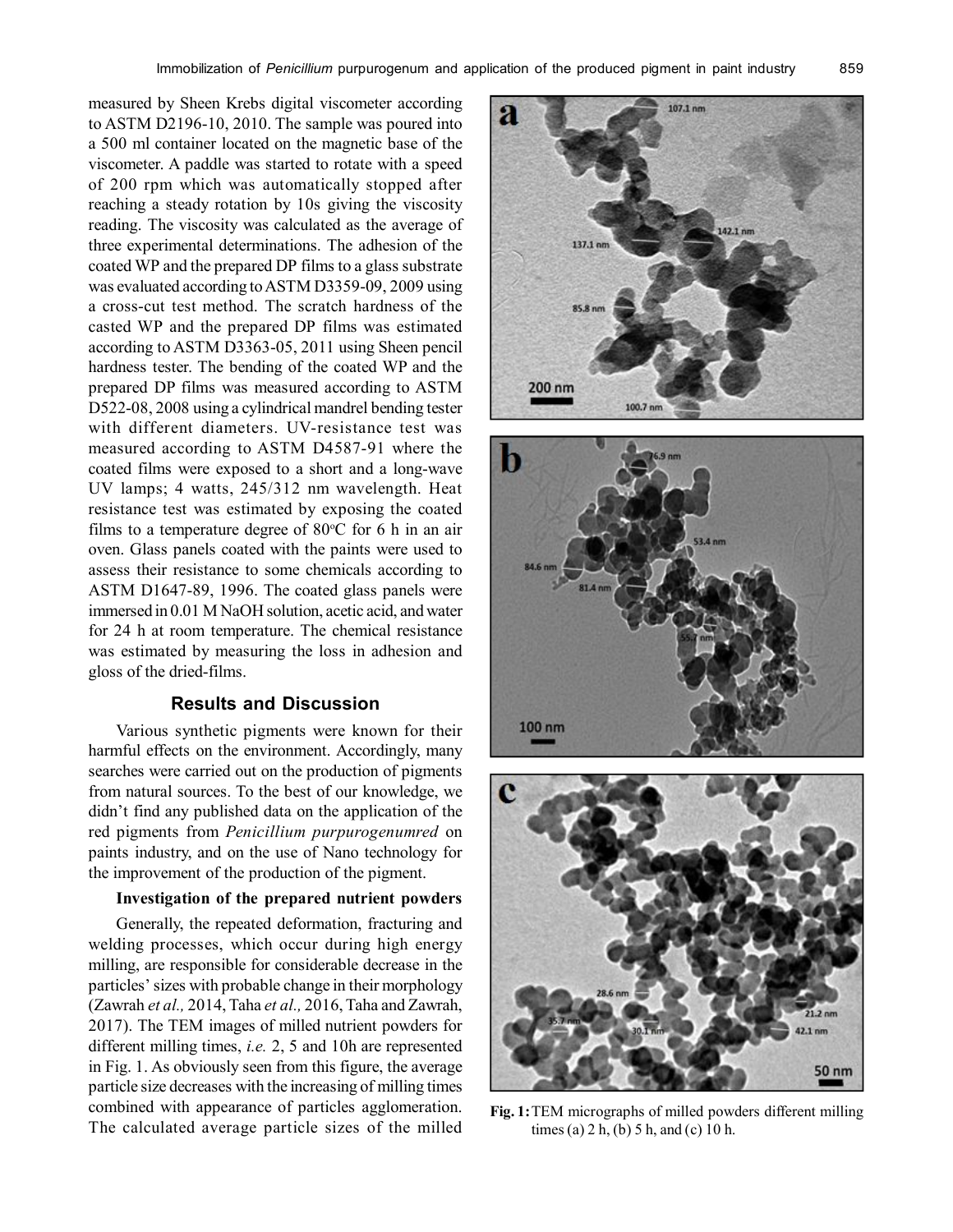powders are 114.5, 70.4 and 31.5nm for powders milled for 2, 5 and 10 h, respectively.

The milled nutrient powder was dissolved in 1L distilled water and autoclaved. The fungus was cultured

|  |  |  |  | Table 1: Effect of nutrient Nano size particle on pigment output. |  |
|--|--|--|--|-------------------------------------------------------------------|--|
|  |  |  |  |                                                                   |  |

| Particle size (nm)    | Pigment concentration (mg/ml) |
|-----------------------|-------------------------------|
| Control (normal size) | 245                           |
| 31.5                  |                               |
| 704                   |                               |
| 1145                  |                               |



**Fig. 2:**Effect of temperature on pigment production by immobilized *Penicillium purpurogenum*



**Fig. 3:**Investigation of pigment production at different pH values



**Fig. 4:**Assessment of pigment concentration after Recycling of immobilized cells.

in the media with the different Nano scale particles and the concentration of the pigment was calculated as presented in Table 1. The optimum Nano scale for maximum production of pigment was obtained by use of 114.5 nm Powder nutrient in the fermentation medium of the fungus. Pigment concentration by this size (226 mg/ ml) was close to that of the control (245 mg/ml).

# **Physiological studies on immobilized** *P. purpurogenum*

Immobilized cells were incubated in the production medium at a range of temperatures and pH. Also, recycling of the beads was done for three cycles. From the date presented in Figs. 2, 3 and 4. It was clearly shown that 30°C was the optimum for maximum output of the pigment (264.6mg/ml) and the maximum yield was got in the neutral medium at pH 7(252.6)mg/ml. Also, the production of the pigment increased after the first incubation period (the first cycle) (250mg/ml). Our results were in accordance with those of Farzaneh, *et al*., 2014 who reported that 30°C was the optimum temperature for pigment production (Naghavi *et al*., 2014).

#### **Coloring of white emulsion paint with the dye**

Physical and mechanical properties of WP and DP are listed in Table 2. It is clear that S.C. gradually increased

|  |  | Table 2: Physical and mechanical properties of the white |  |  |
|--|--|----------------------------------------------------------|--|--|
|  |  | emulsion paint and dyed-mixed paints.                    |  |  |

|                 |       | Sample S.C.% Viscosity | Densityg         | Adhe- | Hard- | <b>Bend-</b>      |
|-----------------|-------|------------------------|------------------|-------|-------|-------------------|
| code            |       | cp                     | /cm <sup>3</sup> | sion  | ness  | ing               |
| WP              | 55.02 | 2107                   | 1.2413           | 5B    | 1Н    | 1 mm              |
| 1 <sub>DP</sub> | 55.45 | 2154                   | 1.2396           | 5B    | 1H    | 1 mm              |
| 2DP             | 56.03 | 2185                   | 1.2388           | 5В    | 1Н    | 1 mm              |
| 3DP             | 56.51 | 2199                   | 1.2369           | 5В    | 2H    | 3 mm              |
| 4DP             | 57.09 | 2221                   | 1.2344           | 4B    | 2H    | 3 mm              |
| 5DP             | 57.65 | 2242                   | 1.2325           | 4B    | 2H    | $3 \,\mathrm{mm}$ |
| 6DP             | 58.21 | 2275                   | 1.2314           | 4B    | 2H    | 3 mm              |
| 7DP             | 58.57 | 2294                   | 1.2288           | 4B    | 3H    | 3 mm              |
| 8DP             | 59.12 | 2323                   | 1.2254           | 4B    | 3H    | $3 \,\mathrm{mm}$ |

**Table 3:** Chemical, heat, and weathering resistance properties of the white emulsion paint and dyed-mixed paints.

| Sample code | <b>Alkali</b> | <b>Acetic acid</b> | Water | Heat | UV     |
|-------------|---------------|--------------------|-------|------|--------|
| WP          | Pass          | Pass               | Pass  | Pass | Failed |
| 1DP         | Pass          | Pass               | Pass  | Pass | Failed |
| 2DP         | Pass          | Pass               | Pass  | Pass | Failed |
| 3DP         | Pass          | Pass               | Pass  | Pass | Failed |
| 4DP         | Pass          | Pass               | Pass  | Pass | Failed |
| 5DP         | Pass          | Pass               | Pass  | Pass | Failed |
| 6DP         | Failed        | Failed             | Pass  | Pass | Failed |
| 7DP         | Failed        | Failed             | Pass  | Pass | Failed |
| 8DP         | Failed        | Failed             | Pass  | Pass | Failed |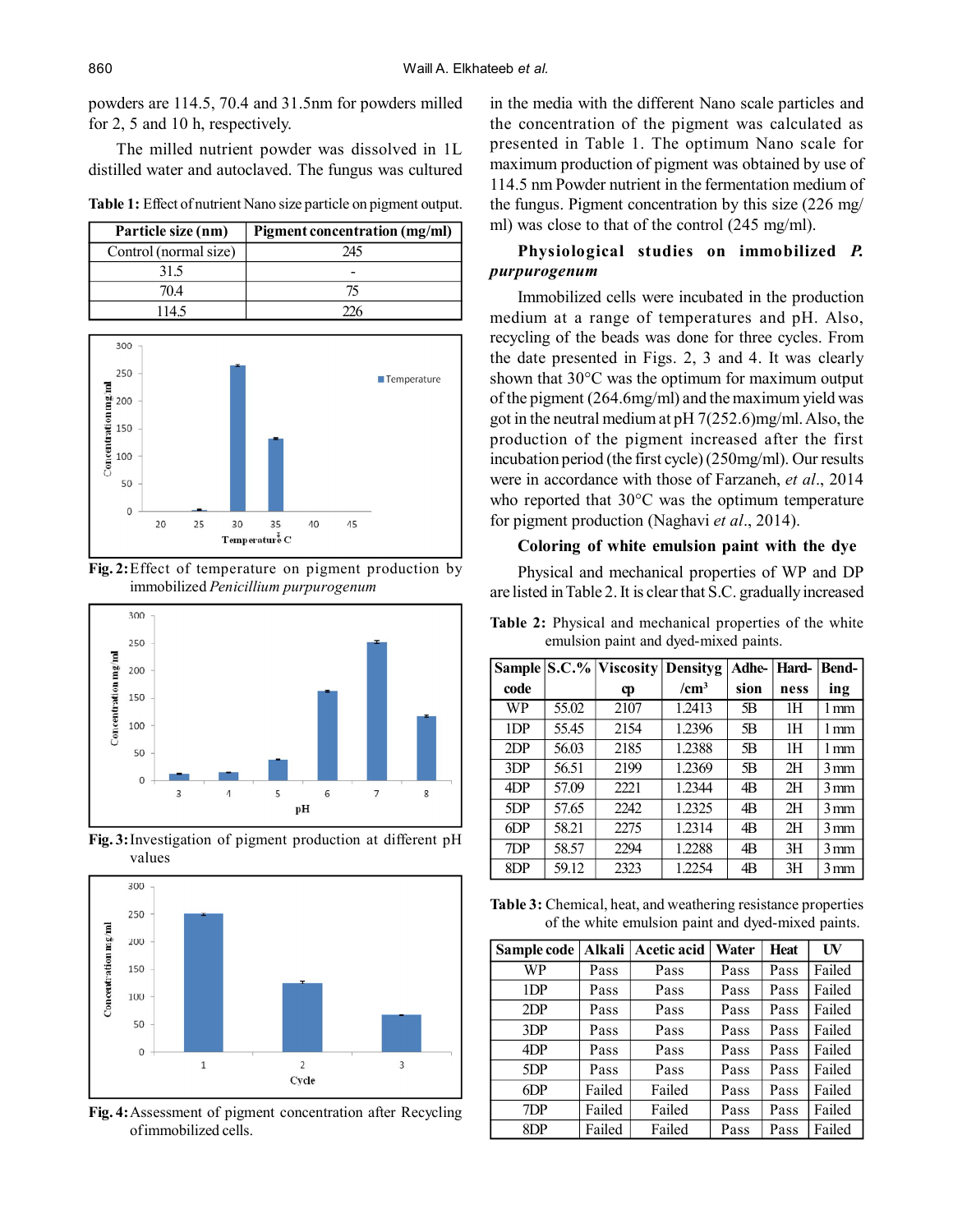

**Fig. 5:**Viscosity and density of the samples at ambient temperature.



**Fig. 6:**The painted-samples before (down) and after (up) exposure to the UV-test.

with the amount of powder-dye added to reach an increase of 7.45% at 8DP. This logic increase is due to the addition of powder-dye to the WP. The viscosity and density of WP and DP samples are shown in Fig. 5. An increase in the viscosity of the paints can be observed with the amount of loaded-dye. This increase in viscosity may be due to the physical interaction originated between the emulsion resin and the dye such as H-bonding and Van Der Waals forces of attraction which increased the paint resistance to flow (Mangesana, *et al*., 2008, Davarcioglu, 2011, Leite, *et al*., 2012, Gaaz, *et al*., 2015). However, the decrease in density is due to the lower density of the

added-dye. A trivial decrease in adhesion and an increase in hardness of the coated films with increasing the content of the dye in the paint can be detected from Table 3. This is a sequential result of the physical interactions formed between the polymeric chains of the binder in WP and the dye (Mohamed, *et al*., 2017). This caused an increase in the physical cross-linked chain structure of the paints with the added dye. The increase in the hardness of the paint films caused a very slight decrease in the flexibility of the paint films by increasing the amount of added-dye (Morsi and Mohamed 2017). The painted-films exhibited good chemical resistivity to dilute alkali, acetic acid, and water except for 6DP, 7DP, and 8DP. This indicates that the increase in the amount of the added-dye leads to a decrease in the chemical resistivity of the painted-films. All the samples passed the heat resistivity test; however, they failed in the UV-test. Fig. 6 shows the painted glass panels before their exposure to the UV test.

## **Conclusion**

*Penicillium purpurogenum* is an intensive pigment- producer fungus. In this study, the fungus was immobilized and the produced pigment was optimized for maximum output. The nutrients in the fermentation medium were milled to different Nano scale particles to investigation the effect of the utilized milling ingredients on the yield. Finally, the application of the dried red powder was investigated where an increase in the viscosity and hardness of the paint film was recorded. Also, it provided a protection to the paint against different chemical factors e.g. Acids, alkali, water and heat. From the previous results and owing to the different benefits of this product. We recommend the use of this safe and natural pigments in paint industry.